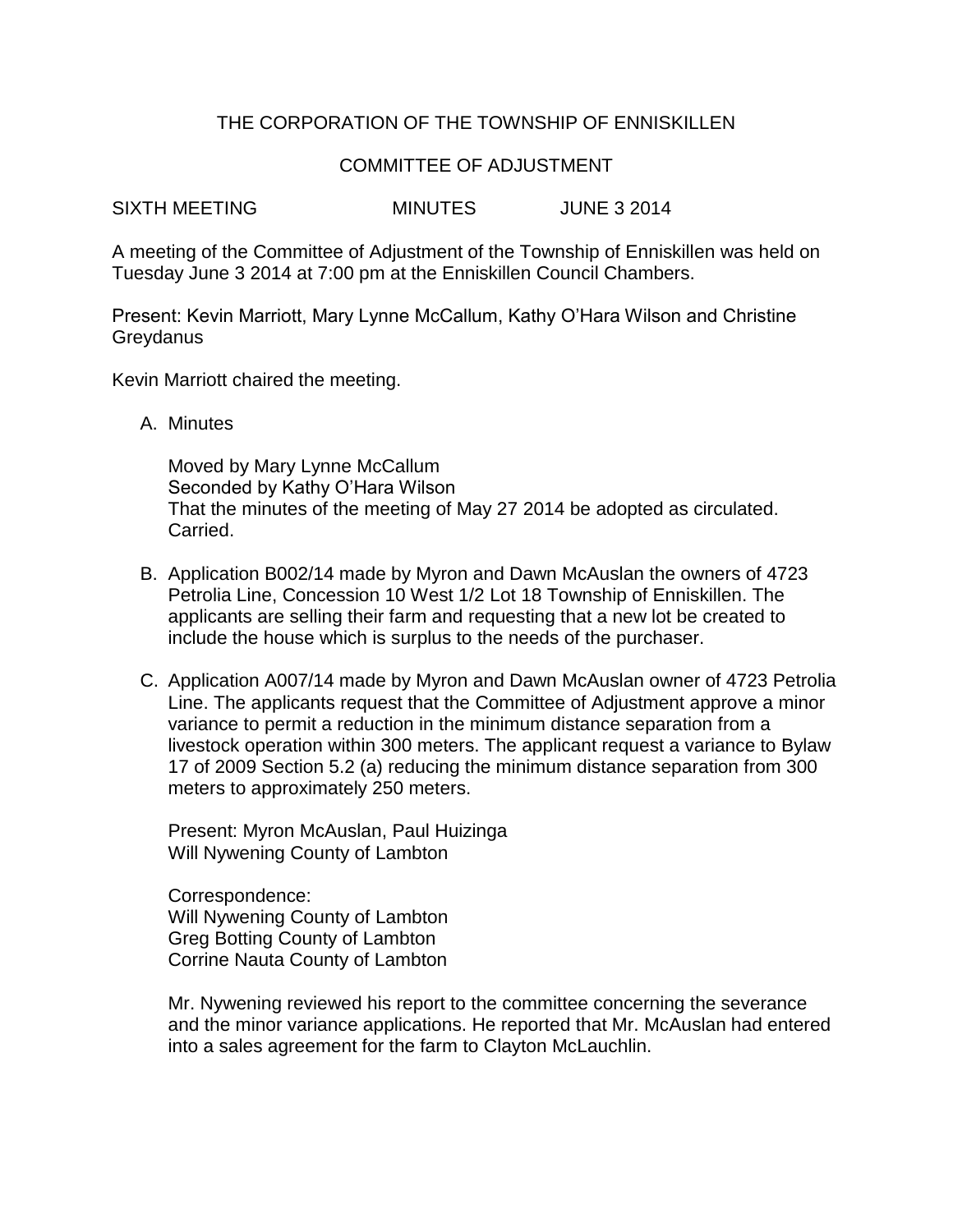## SIXTH MEETING 2 JUNE 3 2014

The severance application provided for the creation of a 2.36 acre lot which would include the house currently part of the farm.

Mr. Nywening reported that the creation of the lot required a review of the minimum distance separation from the proposed lot and the neighbouring livestock farm. He reported on three set back calculations associated with the application.

Mr. Nywening noted that he would recommend that the committee approve the severance and minor variance.

Mr. Nywening recommended that the lot size be reduced to two acres.

The comments from the building department were reviewed by Mr. Nywening. It was noted that the current septic system could not be confined to the proposed lot. As a result they recommended that the septic system be replaced.

A request had been made by the County of Lambton public works department to transfer 7 foot of frontage of the McAuslan property to the County of Lambton to provide a widening to Petrolia Line.

Myron McAuslan acknowledged that he did not have any comments on the information provided.

The Committee discussed the residential lot size due to the need to replace the septic system.

Myron McAuslan recommended that the 2.36 lot size be maintained due to the proposed septic system and the positioning of trees on the lot.

The Committee discussed the request of the County of Lambton to have a road widening provided as a condition of the approval of the severance.

Moved by Kathy O'Hara Wilson Seconded by Christine Greydanus That severance application B002/14 be approved. Carried.

Conditions:

- 1. That a copy of the deed and survey in a form suitable for registration be deposited with the Secretary-Treasurer.
- 2. That a fee of \$250 be paid to the Township of Enniskillen by cash or certified cheque.
- 3. That all conditions are to be fulfilled within one year of the notice of decision of this consent. The certificate of consent required by Section 53 (42) of the Planning Act must be obtained within one year after notice of decision of this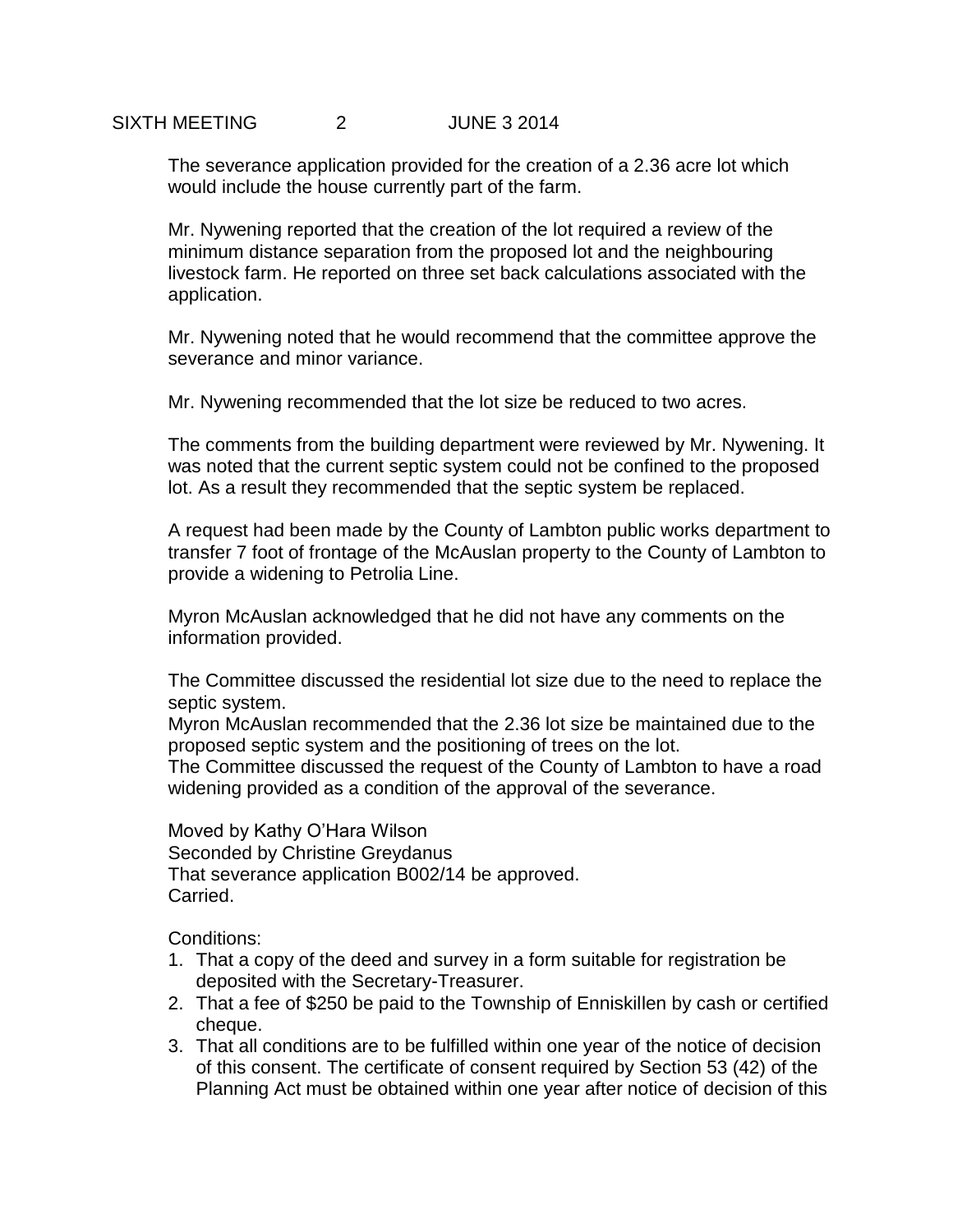consent. The applicant is responsible for ensuring that the Provisional consent does not lapse. If the Provisional consent lapses (meaning the deed has not been stamped within one year of the notice of decision of the consent), a new application will be required. There is no provision in the Planning Act for extension for Provisional consents.

- 4. That a fee of \$75 be made payable to the County of Lambton for septic inspection of the lots.
- 5. That a new septic system be installed for the single family dwelling.
- 6. That the municipal engineer prepare amendments to all Drainage Act reports assessing the severed lot and the retained lot for their appropriate share of future maintenance of any drain. The applicants agree to the assessments.
- 7. That a minor variance be obtained for a reduction in the minimum distance separation from the proposed lot and the neighbouring livestock operation.
- 8. That the applicants provide a road widening of 7 feet to the County of Lambton from the frontage on the proposed lot and the farm property.
- 9. That the proposed residential lot size be 2.3 acres
- 10.That a new access be installed to the retained farm parcel.
- 11.That the applicants obtain a zoning amendment prohibiting a dwelling on the retained farm.

#### Reasons:

That the residential lot has been rendered surplus as the result of the acquisition of this farm parcel by a farmer who will include the farm within his farm operation.

Moved by Christine Greydanus Seconded by Kathy O'Hara Wilson That minor variance application A007/14 be approved, That Section 5.2 (a) of Bylaw 17 of 2009 be adjusted reducing the minimum distance separation from 300 meters to approximately 250 meters. Carried.

No Conditions

#### Reasons:

That there are three existing houses within the general area of the livestock operation which currently limits the expansion of the livestock operation. That the application is minor in nature meets the general purpose and intent of the Official Plan and Zoning Bylaw and is appropriate for the development of the land.